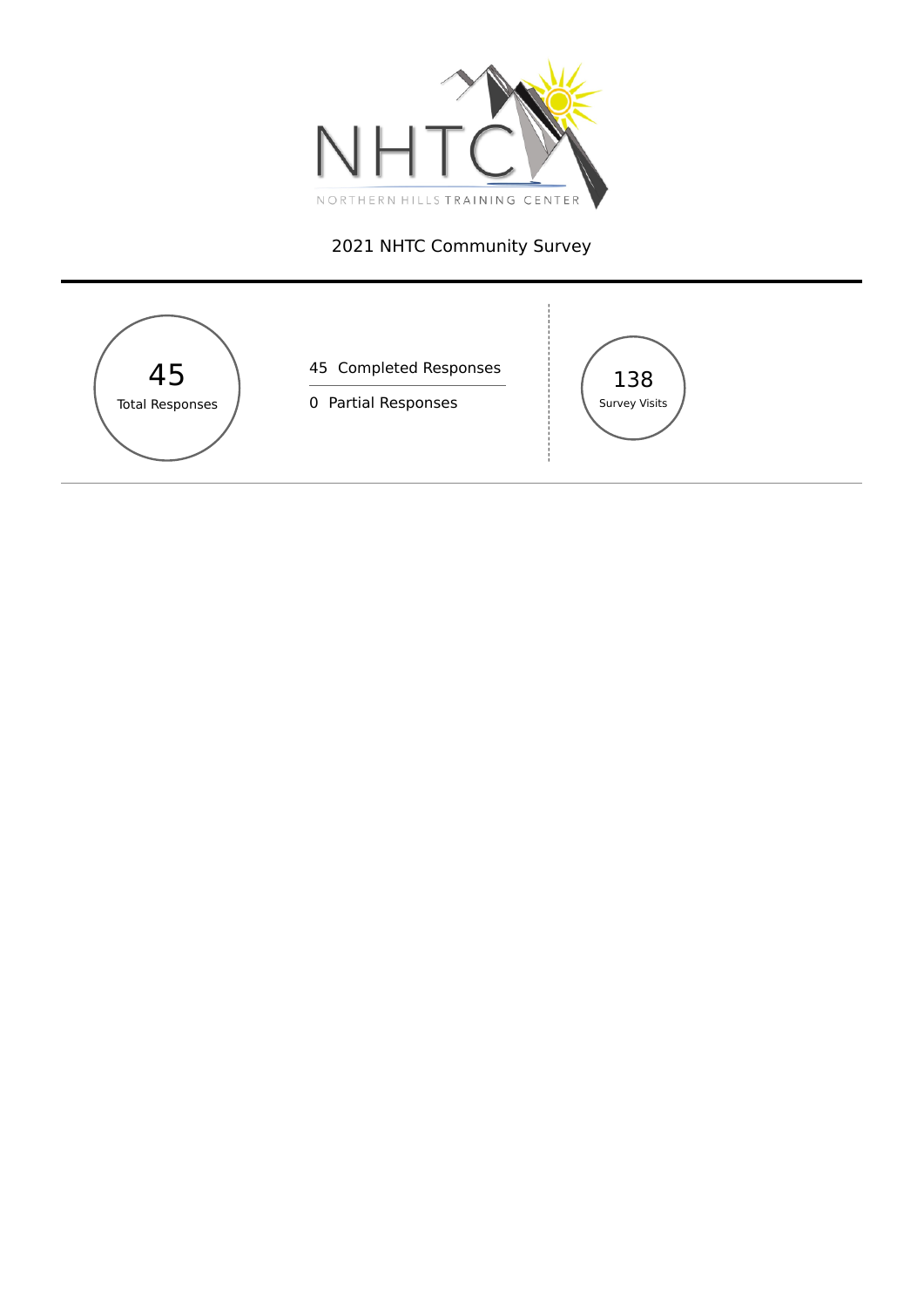### Q1



How familiar are you with Northern Hills Training Center? Answered: 45 Skipped: 0

Not Familiar at All

| Choices             | Response percent | Response count |
|---------------------|------------------|----------------|
| Very Familiar       | 35.56%           | 16             |
| Moderately Familiar | 37.78%           | 17             |
| Somewhat Familiar   | 26.67%           | 12             |
| Not Familiar at All | $0.00\%$         | 0              |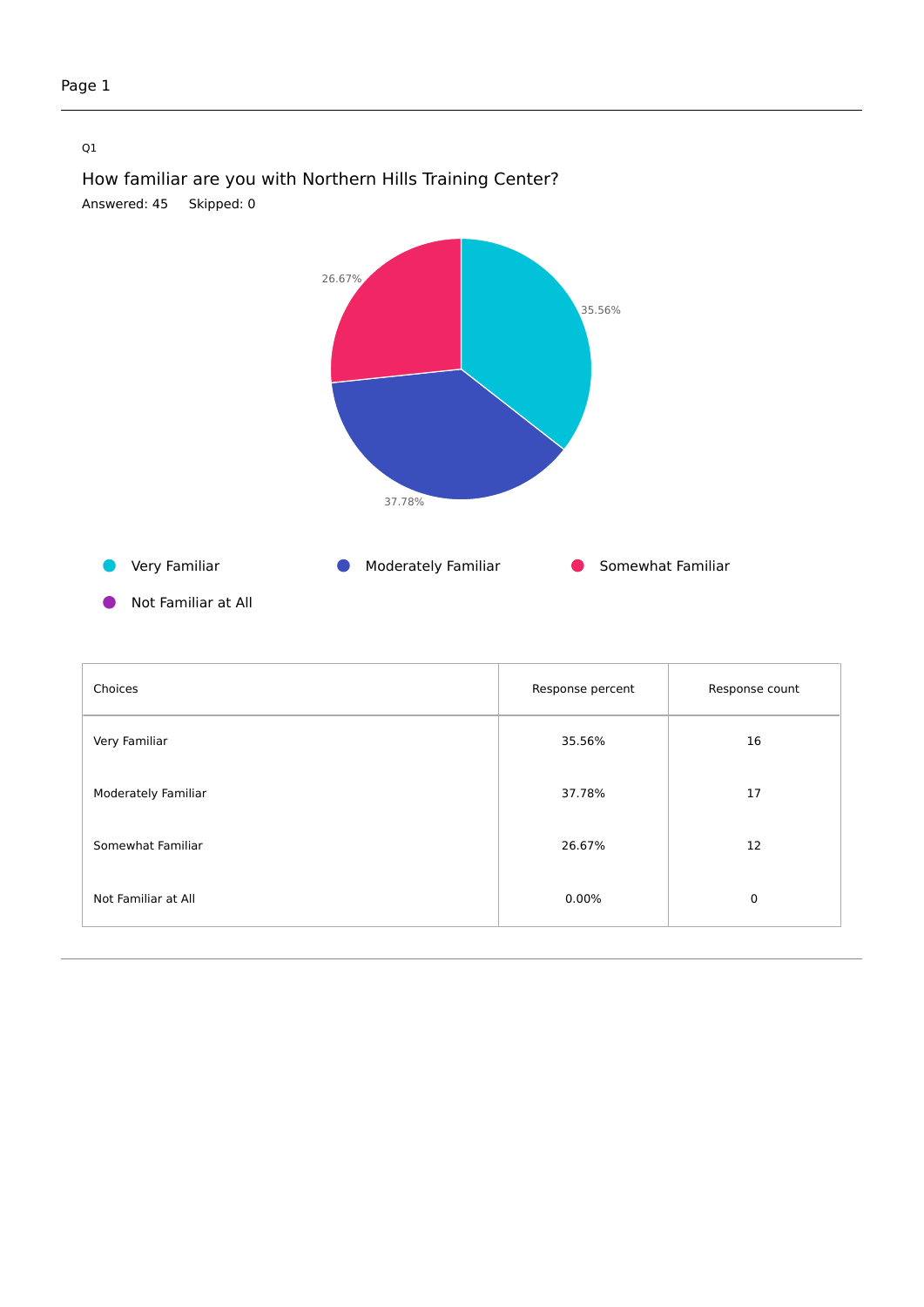## Would you agree that Northern Hills Training Center is an asset to the Spearfish and surrounding communities?



Strongly Disagree

| Choices                  | Response percent | Response count |
|--------------------------|------------------|----------------|
| Strongly Agree           | 77.78%           | 35             |
| Agree                    | 22.22%           | 10             |
| Disagree                 | 0.00%            | $\mathbf 0$    |
| <b>Strongly Disagree</b> | 0.00%            | $\mathbf 0$    |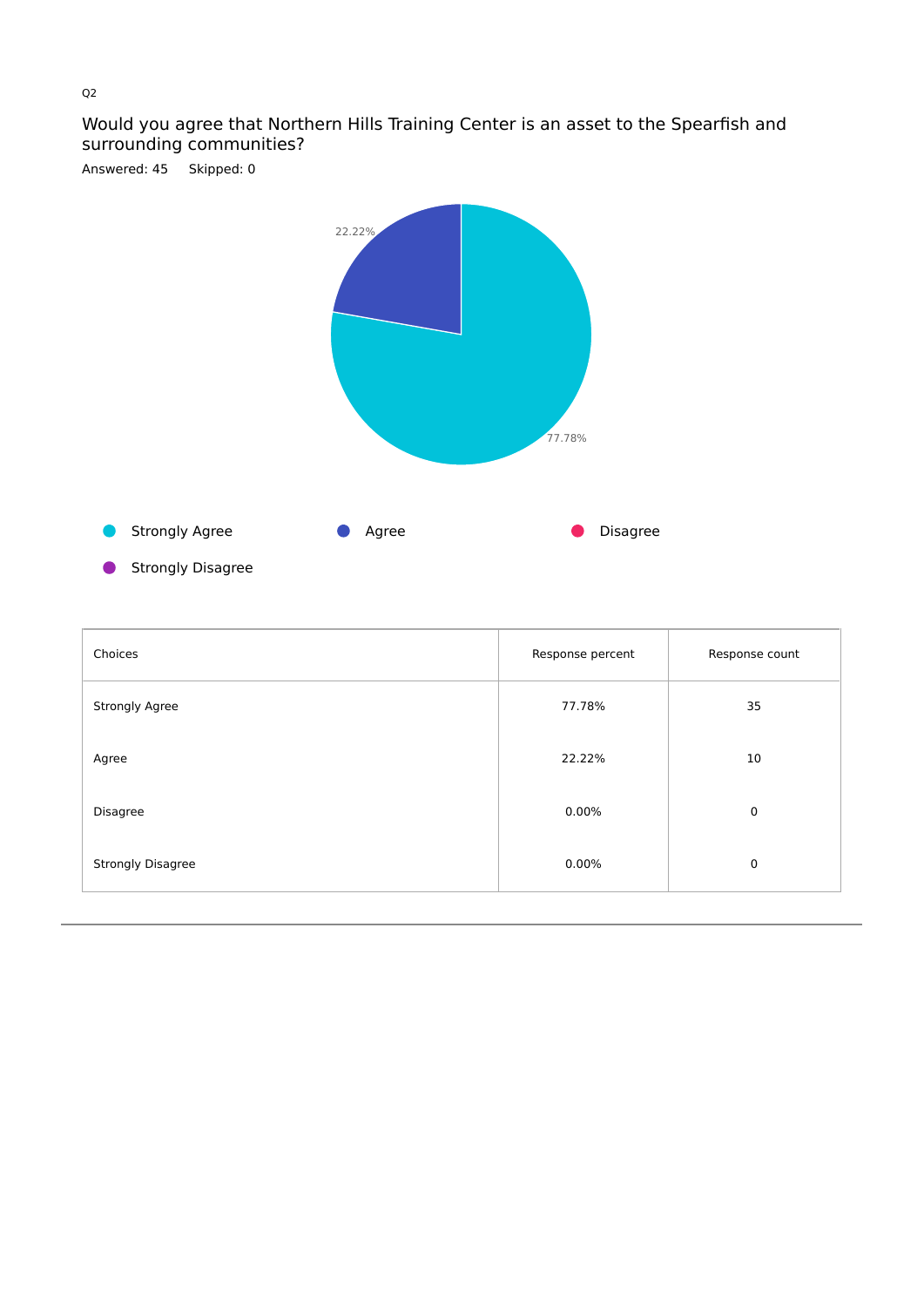

## Do you feel that Northern Hills Training Center has a positive reputation in the community? Answered: 44 Skipped: 1

Strongly Disagree

| Choices                  | Response percent | Response count |
|--------------------------|------------------|----------------|
| Strongly Agree           | 59.09%           | 26             |
| Agree                    | 38.64%           | 17             |
| Disagree                 | 2.27%            | 1              |
| <b>Strongly Disagree</b> | 0.00%            | $\mathbf 0$    |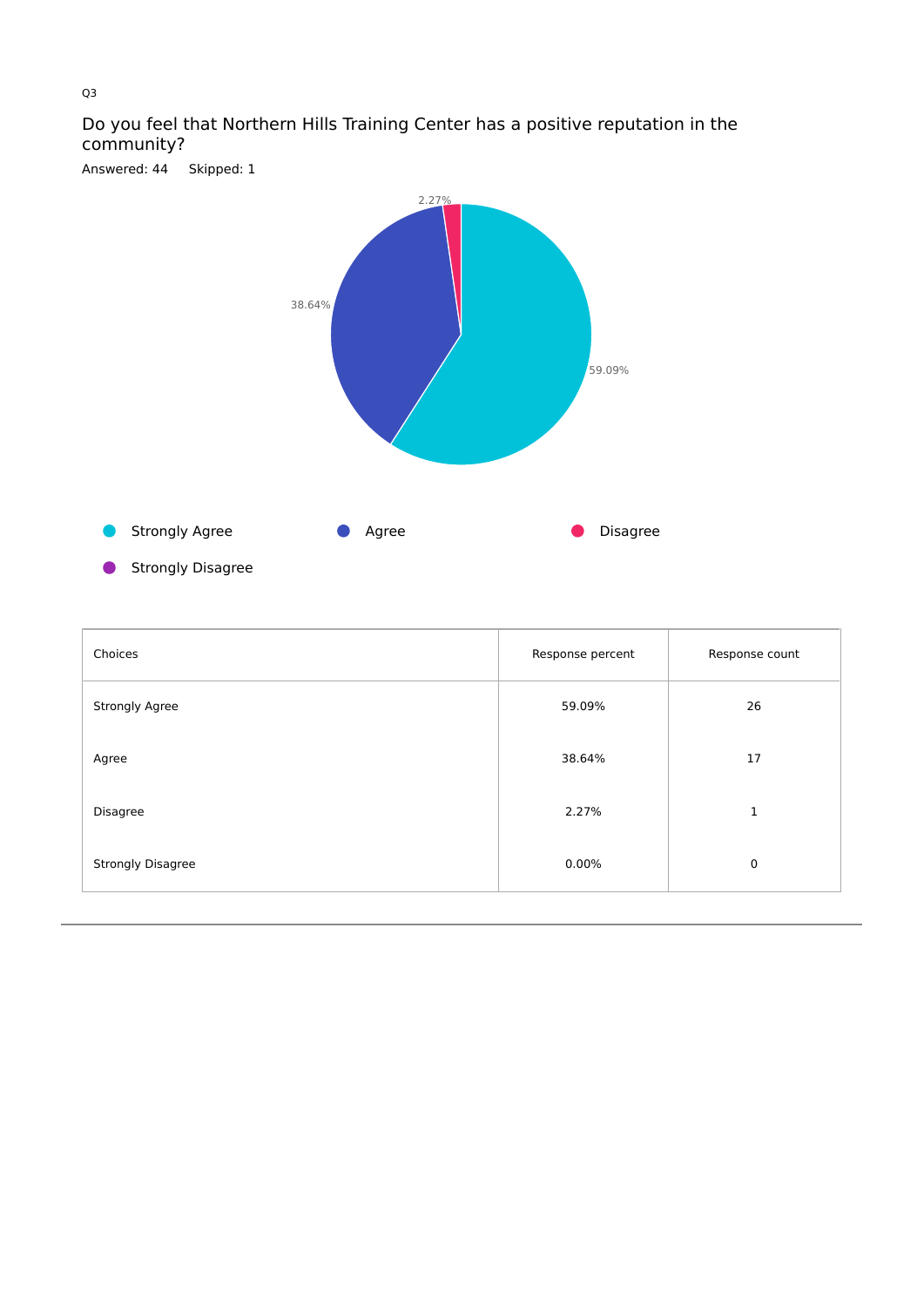

Have you ever attended an event hosted by Northern Hills Training Center? Answered: 45 Skipped: 0

Not Interested

| Choices        | Response percent | Response count |
|----------------|------------------|----------------|
| Multiple Times | 48.89%           | 22             |
| One Time       | 26.67%           | 12             |
| Never          | 22.22%           | 10             |
| Not Interested | 2.22%            | 1              |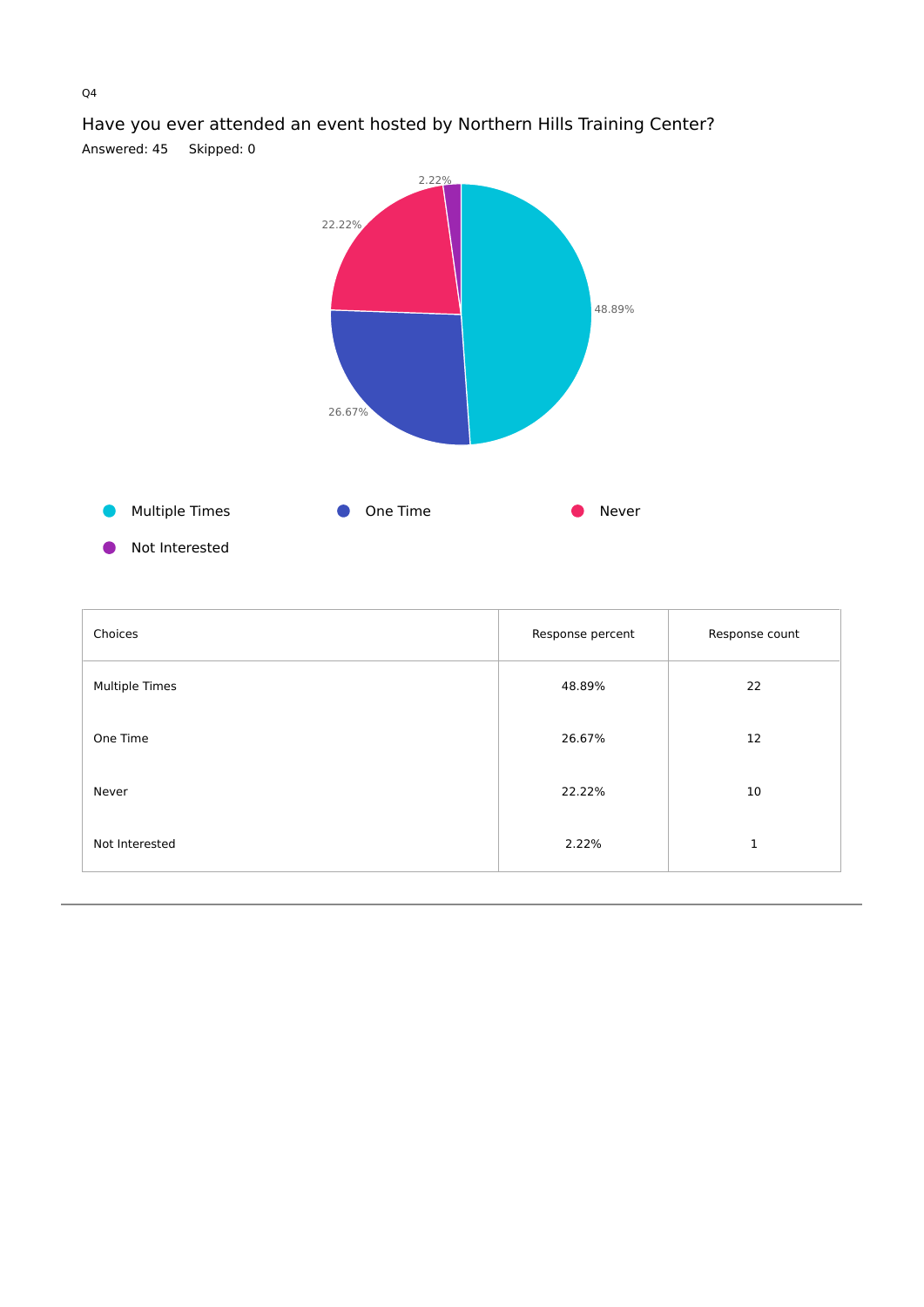

Would you ever consider becoming a volunteer for Northern Hills Training Center? Answered: 45 Skipped: 0

| Choices        | Response percent | Response count |
|----------------|------------------|----------------|
| Yes            | 2.22%            | 1              |
| Maybe          | 44.44%           | 20             |
| Not Interested | 53.33%           | 24             |

### Q5